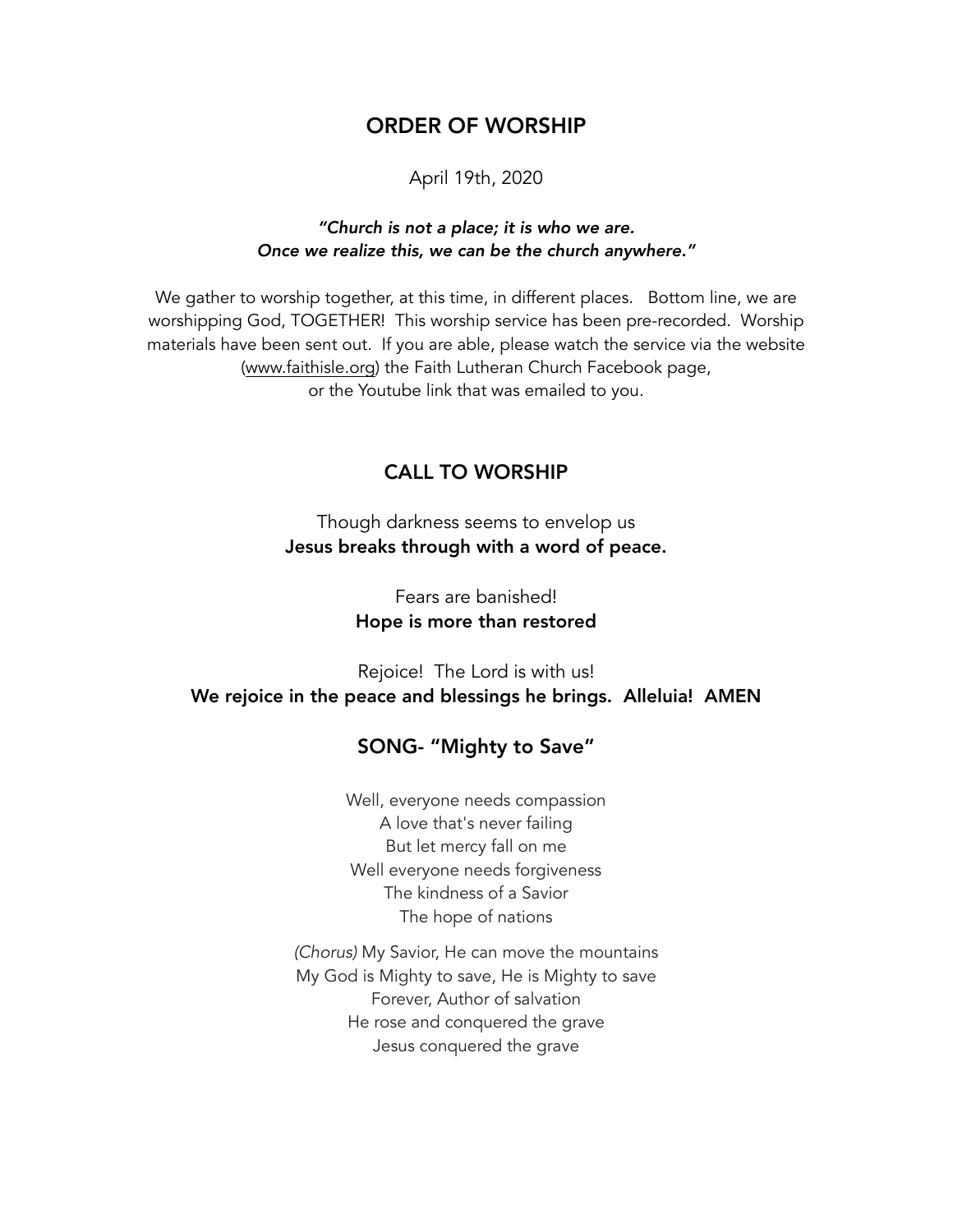So take me as You find me, All my fears and failures And fill my life again, I give my life to follow Everything I believe in, And now I surrender *(Chorus)*

Shine your light and let the whole world see We're singing for the glory of the risen King, Jesus

Shine your light and let the whole world see We're singing for the glory of the risen King, Jesus *(Chorus)*

Shine your light and let the whole world see We're singing for the glory of the risen King, Jesus

Shine your light and let the whole world see We're singing for the glory of the risen King

Savior, He can move the mountains My God is Mighty to save He is Mighty to save

#### THANKSGIVING FOR BAPTISM

Alleluia! Christ is risen. Christ is risen indeed. Alleluia!

Joined to Christ in the waters of baptism, we are raised with him to new life. Let us give thanks for the gift of baptism.

*(Water may be poured into the font as the presiding minister gives thanks.)*  We give you thanks, O God, for in the beginning you created us in your image and planted us in a well-watered garden. In the desert you promised pools of water for the parched, and you gave us water from the rock. When we did not know the way, you sent the Good Shepherd to lead us to still waters. At the cross, you watered us from Jesus' wounded side, and on this day, you shower us again with the water of life.

We praise you for your salvation through water, for the water in this font, and for all water everywhere. Bathe us in your forgiveness, grace, and love. Satisfy the thirsty, and give us the life only you can give.

> To you be given honor and praise through Jesus Christ our Lord in the unity of the Holy Spirit, now and forever.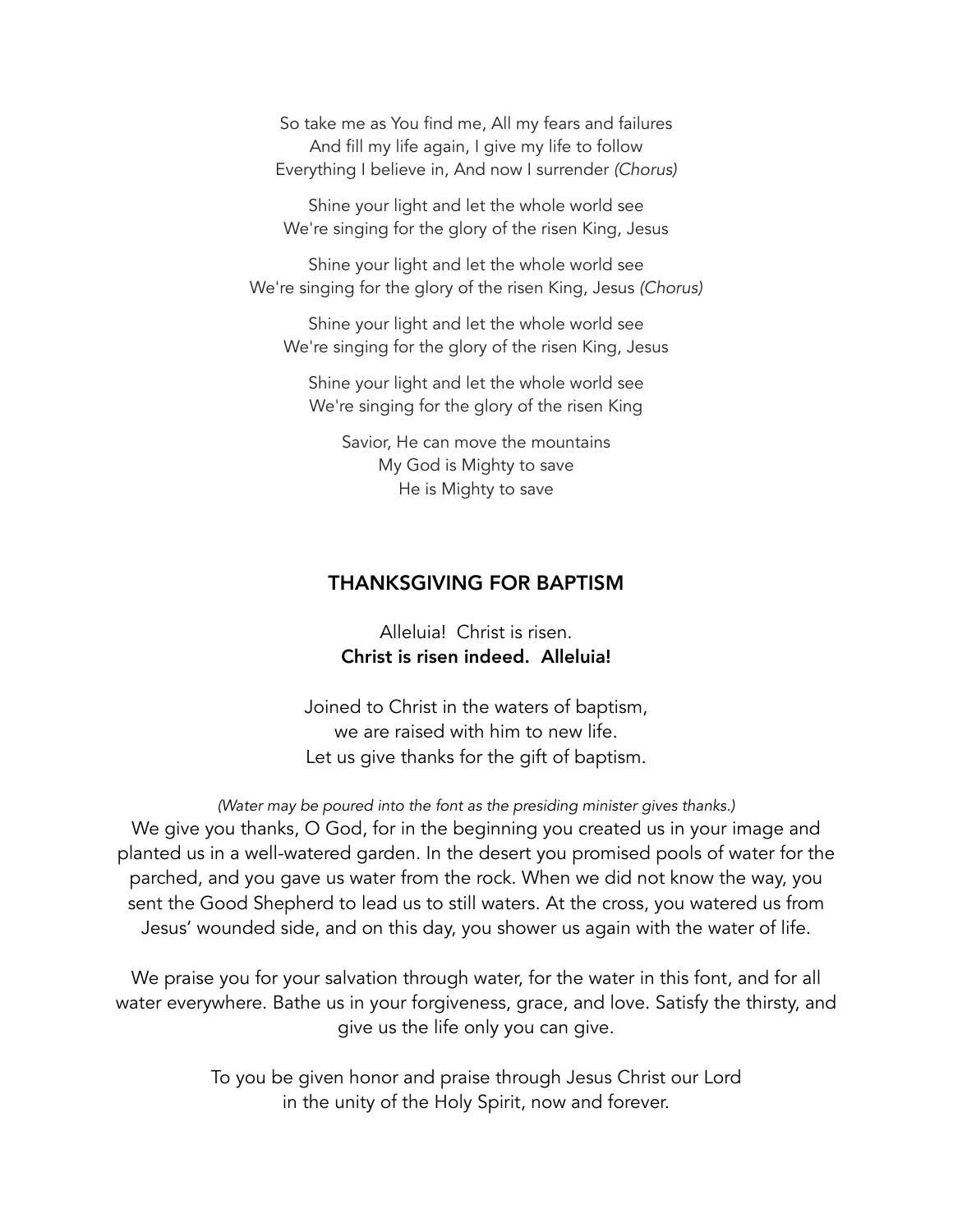#### Amen.

### PRAYER OF THE DAY

Generous God, we thank you for your presence with us in all our lives. As we gather this morning we are reminded of the many times we have doubted and feared. Banish our fears with the memory of the resurrection of our Savior Jesus Christ. Remind us again that through all our troubles, doubts, and fears, your power, mercy and love are with us. Amen.

#### SONG- "All the People Said Amen"

You are not alone, if you are lonely When you feeling frail, you're not the only We are all the same, in need of mercy, to be forgiven and be free It's all you got to lean on but thank God it's all you need

> And all the people said Amen And all the people said Amen Give thanks to the Lord for His love never ends And all the people said Amen

If your rich or poor, well it don't matter Weak or strong, we know love is what we're after We're all broken but we're all in this together God knows we stumble and fall And he so loved the world he sent His Son to save us all

And all the people said Amen And all the people said Amen Give thanks to the Lord for His love never ends And all the people said Amen

Blessed are the poor in spirit Who are torn apart Blessed are the persecuted and the pure in heart Blessed are the people longing for another start For this is the Kingdom The Kingdom of God

> And all the people said Amen And all the people said Amen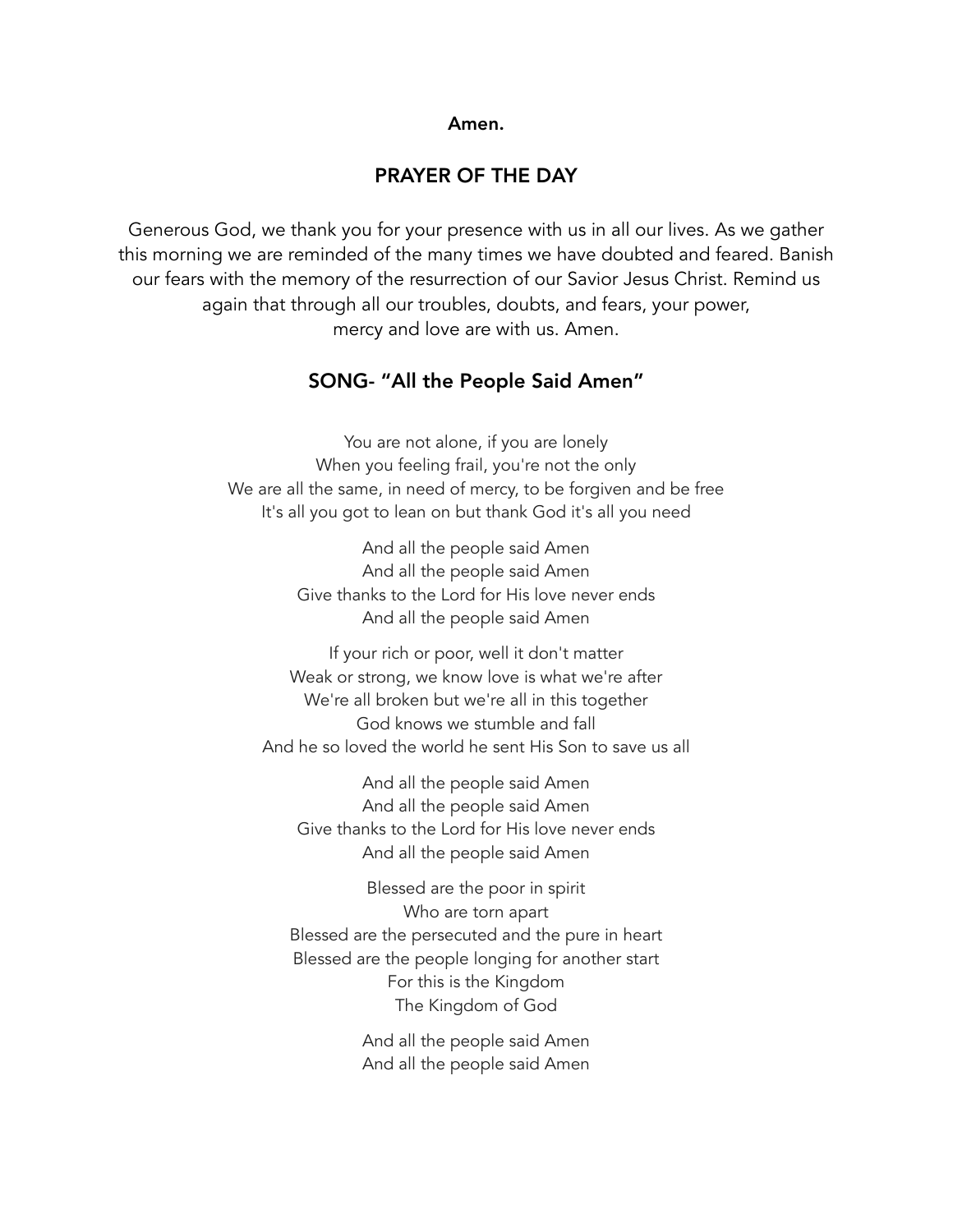Give thanks to the Lord for His love never ends And all the people said Amen (2x)

### **SCRIPTURE**

#### First Reading: Acts 2:14a, 22-32

14aPeter, standing with the eleven, raised his voice and addressed [the crowd], 22"You that are Israelites, listen to what I have to say: Jesus of Nazareth, a man attested to you by God with deeds of power, wonders, and signs that God did through him among you, as you yourselves know—23this man, handed over to you according to the definite plan and foreknowledge of God, you crucified and killed by the hands of those outside the law. 24But God raised him up, having freed him from death, because it was impossible for him to be held in its power. 25For David says concerning him, 'I saw the Lord always before me, for he is at my right hand so that I will not be shaken; 26therefore my heart was glad, and my tongue rejoiced; moreover my flesh will live in hope. 27For you will not abandon my soul to Hades, or let your Holy One experience corruption. 28You have made known to me the ways of life; you will make me full of gladness with your presence.' 29"Fellow Israelites, I may say to you confidently of our ancestor David that he both died and was buried, and his tomb is with us to this day. 30Since he was a prophet, he knew that God had sworn with an oath to him that he would put one of his descendants on his throne. 31Foreseeing this, David spoke of the resurrection of the Messiah, saying, 'He was not abandoned to Hades, nor did his flesh experience corruption.' 32This Jesus God raised up, and of that all of us are witnesses."

Word of God, Word of Life. Thanks be to God

#### Second Reading: 1 Peter 1:3-9

3Blessed be the God and Father of our Lord Jesus Christ! By his great mercy he has given us a new birth into a living hope through the resurrection of Jesus Christ from the dead, 4and into an inheritance that is imperishable, undefiled, and unfading, kept in heaven for you, 5who are being protected by the power of God through faith for a salvation ready to be revealed in the last time. 6In this you rejoice, even if now for a little while you have had to suffer various trials, 7so that the genuineness of your faith being more precious than gold that, though perishable, is tested by fire—may be found to result in praise and glory and honor when Jesus Christ is revealed. 8Although you have not seen him, you love him; and even though you do not see him now, you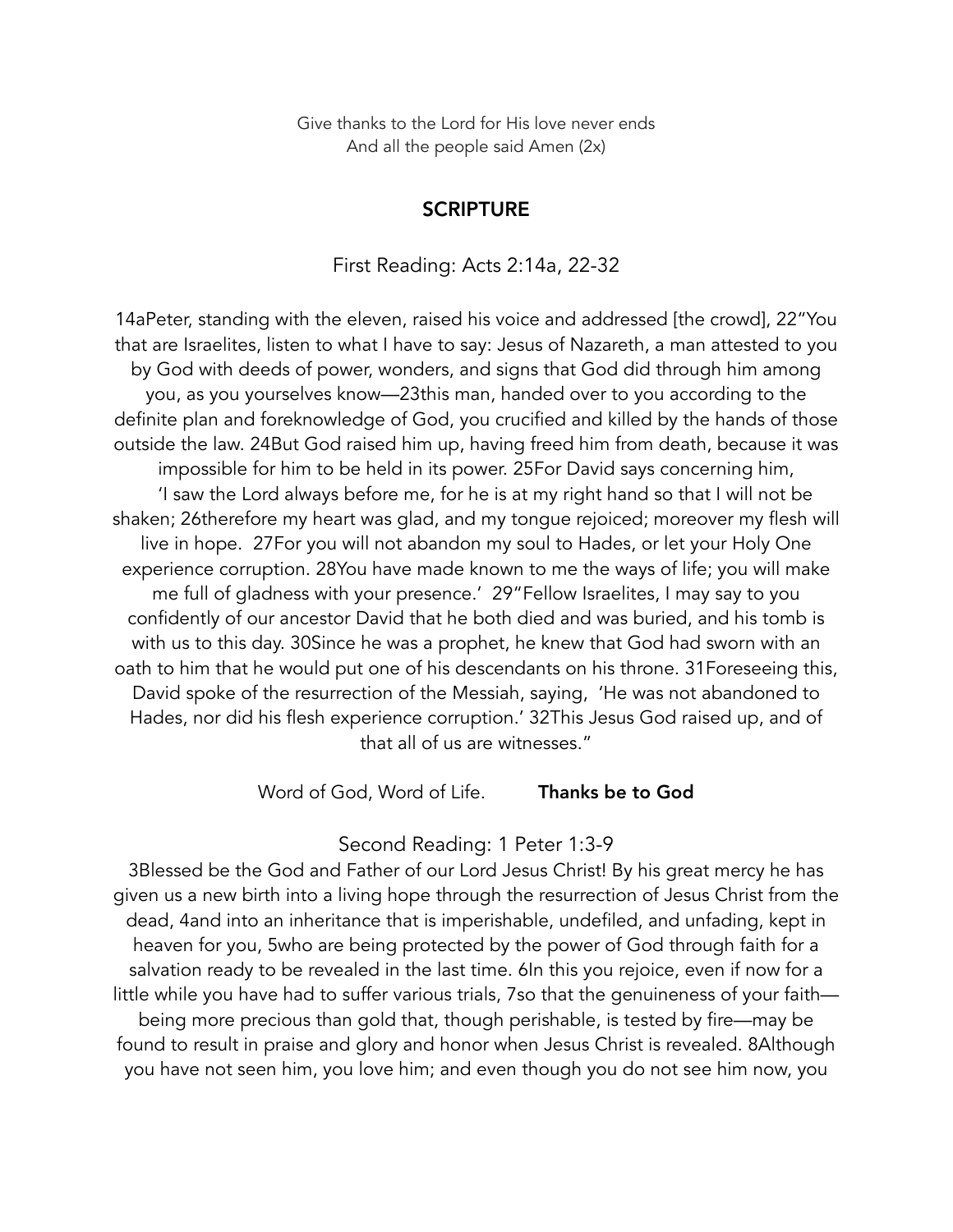believe in him and rejoice with an indescribable and glorious joy, 9for you are receiving the outcome of your faith, the salvation of your souls.

Word of God, Word of Life. Thanks be to God

Gospel: John 20:19-31

19When it was evening on that day, the first day of the week, and the doors of the house where the disciples had met were locked for fear of the Jews, Jesus came and stood among them and said, "Peace be with you." 20After he said this, he showed them his hands and his side. Then the disciples rejoiced when they saw the Lord. 21Jesus said to them again, "Peace be with you. As the Father has sent me, so I send you." 22When he had said this, he breathed on them and said to them, "Receive the Holy Spirit. 23If you forgive the sins of any, they are forgiven them; if you retain the sins of any, they are retained."

 24But Thomas (who was called the Twin), one of the twelve, was not with them when Jesus came. 25So the other disciples told him, "We have seen the Lord." But he said to them, "Unless I see the mark of the nails in his hands, and put my finger in the mark of the nails and my hand in his side, I will not believe."

 26A week later his disciples were again in the house, and Thomas was with them. Although the doors were shut, Jesus came and stood among them and said, "Peace be with you." 27Then he said to Thomas, "Put your finger here and see my hands. Reach out your hand and put it in my side. Do not doubt but believe." 28Thomas answered him, "My Lord and my God!" 29Jesus said to him, "Have you believed because you have seen me? Blessed are those who have not seen and yet have come to believe." 30Now Jesus did many other signs in the presence of his disciples, which are not written in this book. 31But these are written so that you may come to believe that Jesus is the Messiah, the Son of God, and that through believing you may have life in his name.

# MESSAGE

# SONG- ELW 367 "Now All the Vault of Heaven Resounds"

Now all the vault of heav'n resounds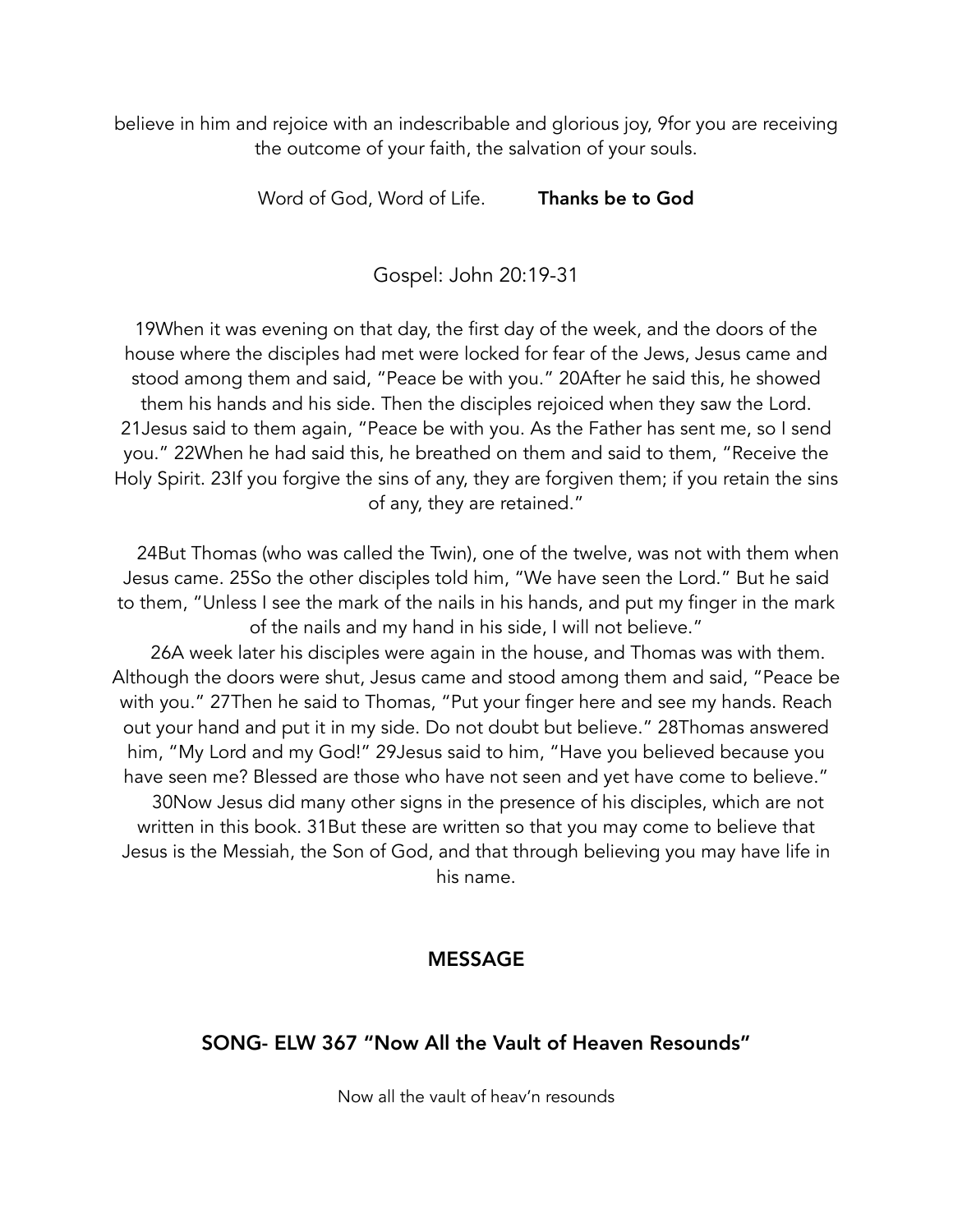in praise of love that still abounds: "Christ has triumphed! He is living!" Sing, choirs of angels, loud and clear! Repeat their song of glory here: "Christ has triumphed! Christ has triumphed!" Alleluia, alleluia, alleluia!

 Eternal is the gift he brings, therefore our heart with rapture sings: "Christ has triumphed! He is living!" Now still he comes to give us life and by his presence stills all strife. Christ has triumphed! He is living! Alleluia, alleluia, alleluia!

 Oh, fill us, Lord, with dauntless love; set heart and will on things above that we conquer through your triumph; grant grace sufficient for life's day that by our lives we truly say: Christ has triumphed! He is living! Alleluia, alleluia, alleluia!

 Adoring praises now we bring and with the heav'nly blessed sing: "Christ has triumphed! Alleluia!" Be to the Father, and our Lord, to Spirit blest, most holy God, all the glory, never ending! Alleluia, alleluia, alleluia!

### THE APOSTLES CREED

#### PRAYERS OF THE CHURCH

Uplifted by the promised hope of healing and resurrection, we join the people of God in all times and places in praying for the church, the world, and all who are in need.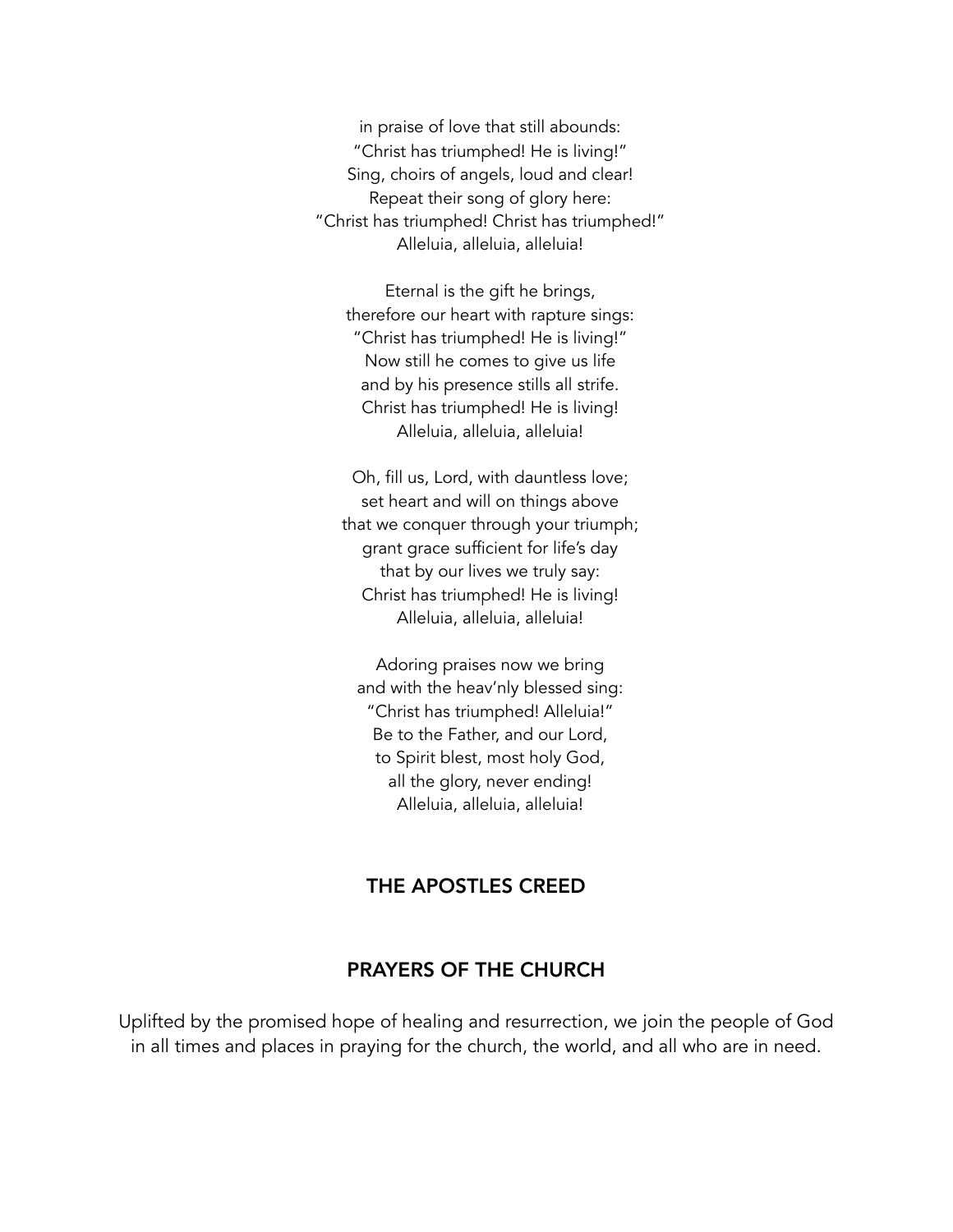Open the doors we close, O God, when we fear those who worship you in different ways. Guide us to unity and harmony so that we may come to respect and cherish our commonalities. Lord, in your mercy, hear our prayer.

Open the paths we ignore, O God, when we prioritize financial gain and convenience over listening to the groaning of the earth. Inspire all to care for the world you have made so that living things might thrive. Lord, in your mercy, hear our prayer.

Open the rooms we lock, O God, to those who live without a homeland or place of safety. We pray that generous nations offer refuge and peace for all. Lord, in your mercy, hear our prayer.

Open the hearts we close, O God, to the cries of those in pain. We pray for those isolated physically or emotionally through incarceration, addiction, mental illness, chronic suffering, grief, and all in need especially those we name in our hearts. Lord, in your mercy, hear our prayer.

Open the ways of love, O God, in the pursuit of peace throughout the world, and bless the efforts of missionaries, healthcare professionals, activists for women and children, and relief workers, especially those who find themselves in harm's way. Lord, in your mercy, hear our prayer.

Open the way to eternal life, O God, as we remember those who have died in faith. Free us from the fear of death, that we embrace the peace you have promised. Lord, in your mercy, hear our prayer.

With bold confidence in your love, almighty God, we place all for whom we pray into your eternal care; through Christ our Lord. Amen.

# THE LORD'S PRAYER- Sung

Our Father in heaven Holy be your name Your kingdom come Your will be done On Earth as it is in heaven Give us this day our daily bread And forgive us the wrong we have done As we forgive those who wrong us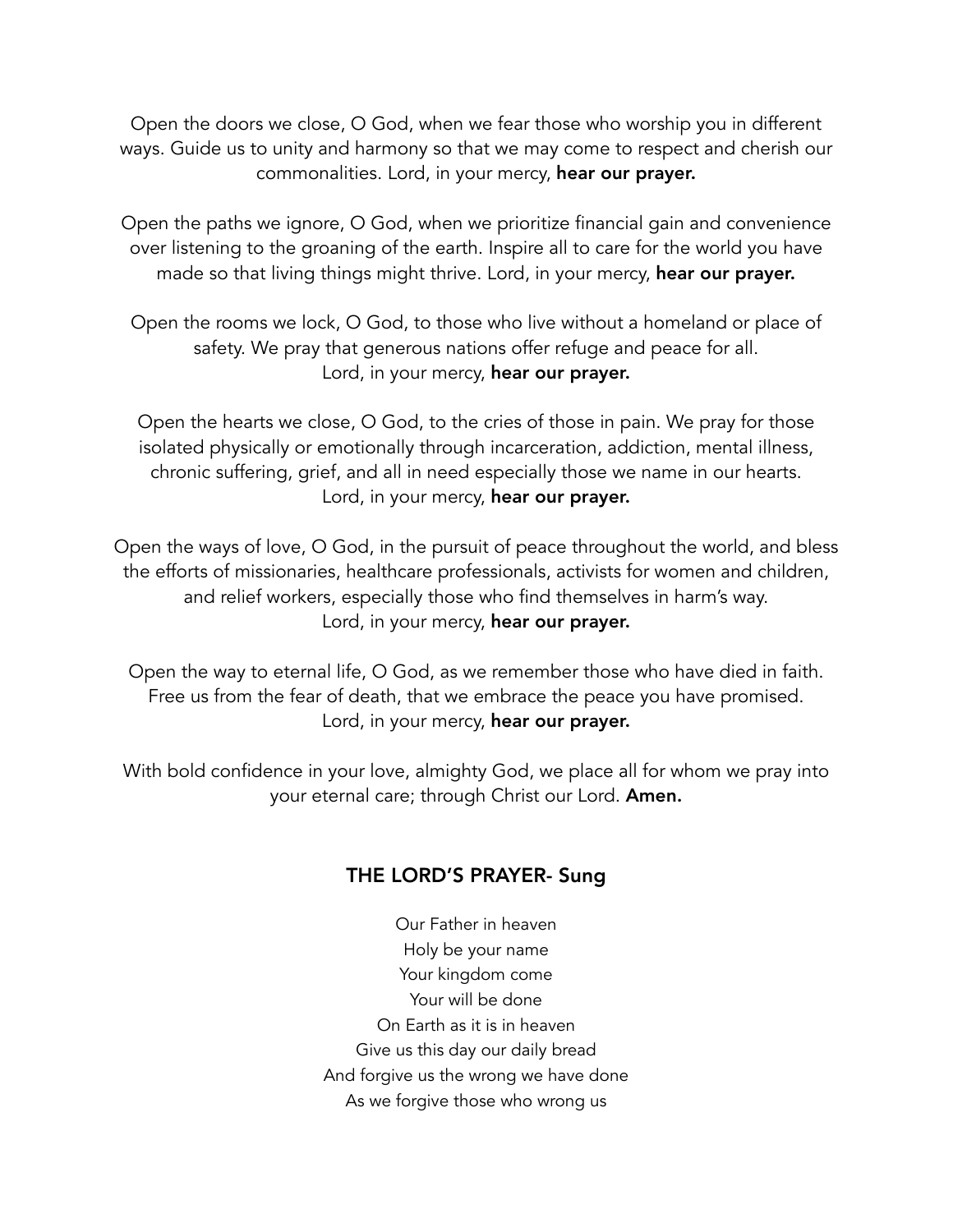And do not put us to the test But deliver us, from evil For the kingdom, the power, and the glory Are yours now and forever, forever Amen

#### BLESSING

In great mercy, God has given us a new birth into a living hope, for it is the risen Christ who stands in our midst and says, "Peace be with you!" We go forth to walk the path of new life and living hope. And may the peace of the risen Christ be with us! Amen.

#### SONG- Glorious Day (Living He Loved Me)

One day when Heaven was filled with His praises One day when sin was as black as could be Jesus came forth to be born of a virgin Dwelt among men, my example is He Word became flesh and the light shined among us His glory revealed

> *(Chorus)* Living, He loved me Dying, He saved me Buried, He carried my sins far away Rising, He justified freely forever One day He's coming Oh glorious day, oh glorious day

One day they led Him up Calvary's mountain One day they nailed Him to die on a tree Suffering anguish, despised and rejected Bearing our sins, my Redeemer is He